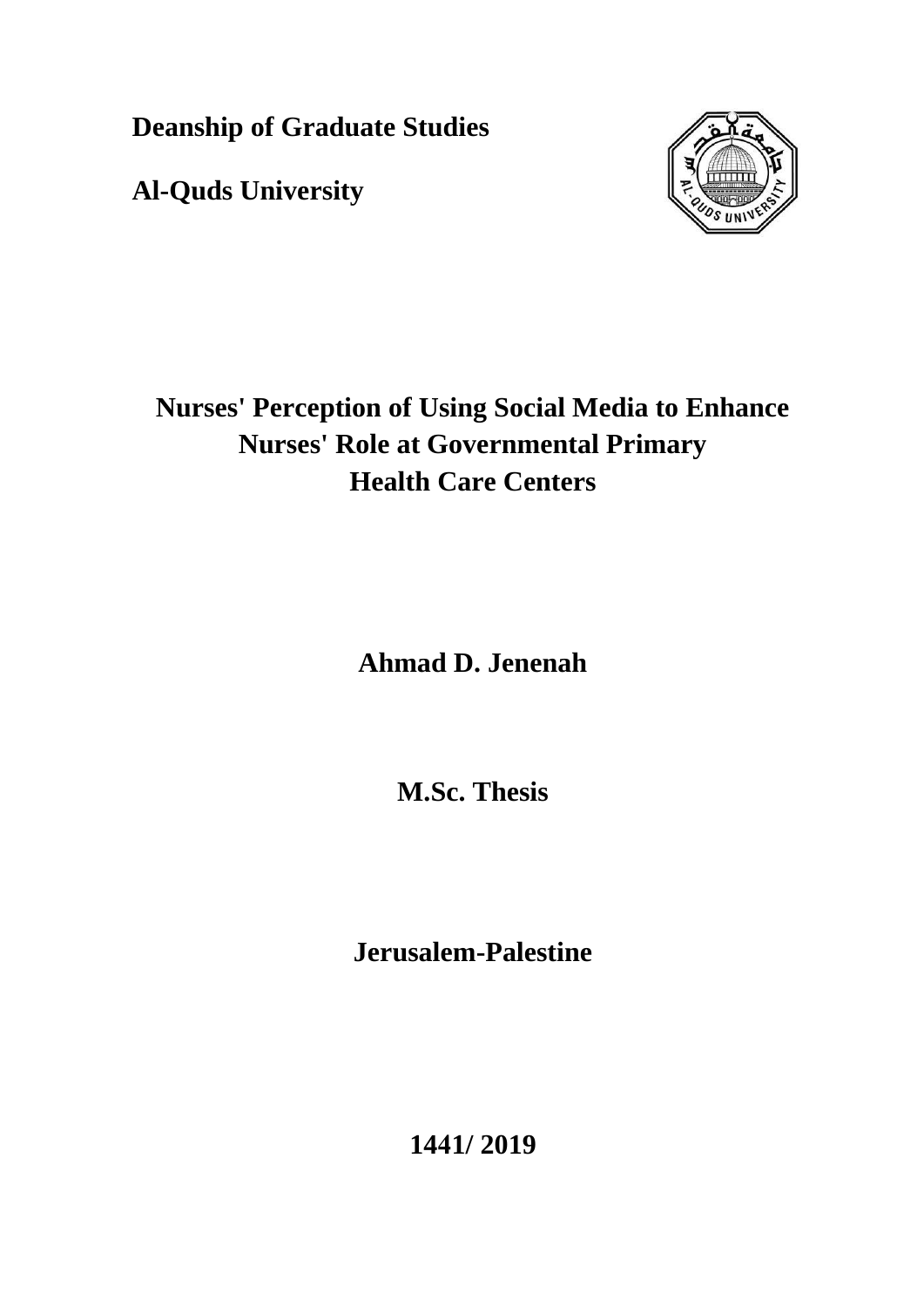#### **Nurses' Perception of Using Social Media to Enhance Nurses' Role at Governmental Primary Health Care Centers**

Prepared By

#### **Ahmad Darwish Jenenah**

BSc. Nursing, Palestine College of Nursing

Gaza- Palestine

#### **Supervisor: Dr. Yousif M. Awad**

D.N.SC (Nursing Management)

A Thesis Submitted in Partial Fulfillment of Requirements for the Degree of Master of Nursing Management /Faculty of Health Professions/Al-Quds University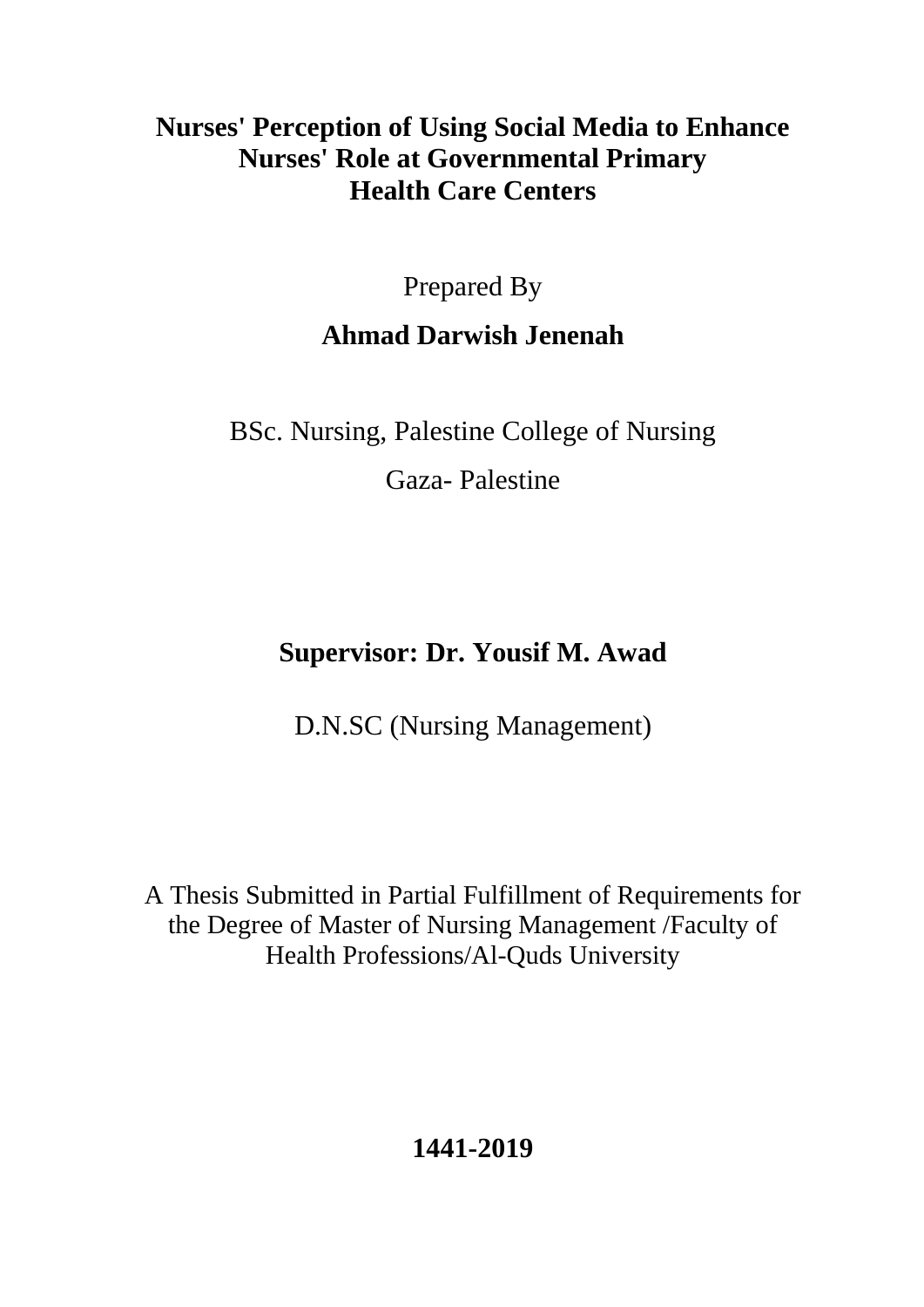## Al – Quds University **Deanship of Graduate Studies Faculty of Health Professions / Nursing Management**



## **Thesis Approval**

Nurses' Perception of Using Social Media to Enhance Nurses' Role at

# **Governmental Primary Health Care Centers**

## Prepared by: Ahmad Darwish Jenenah

Registration No.: 21712021

Supervisor: Dr. Yousif M. Awad

Master thesis submitted and accepted. Date: / /

The names and signatures of the examining committee members:

1. Head of the committee: Dr. Yousif M. Awad 2. Internal examiner: Dr. Motasem Salah 3. External examiner: Dr. Khalil Shakfa

Signature.... Signature... Signature.

Jerusalem – Palestine

### 1441/2019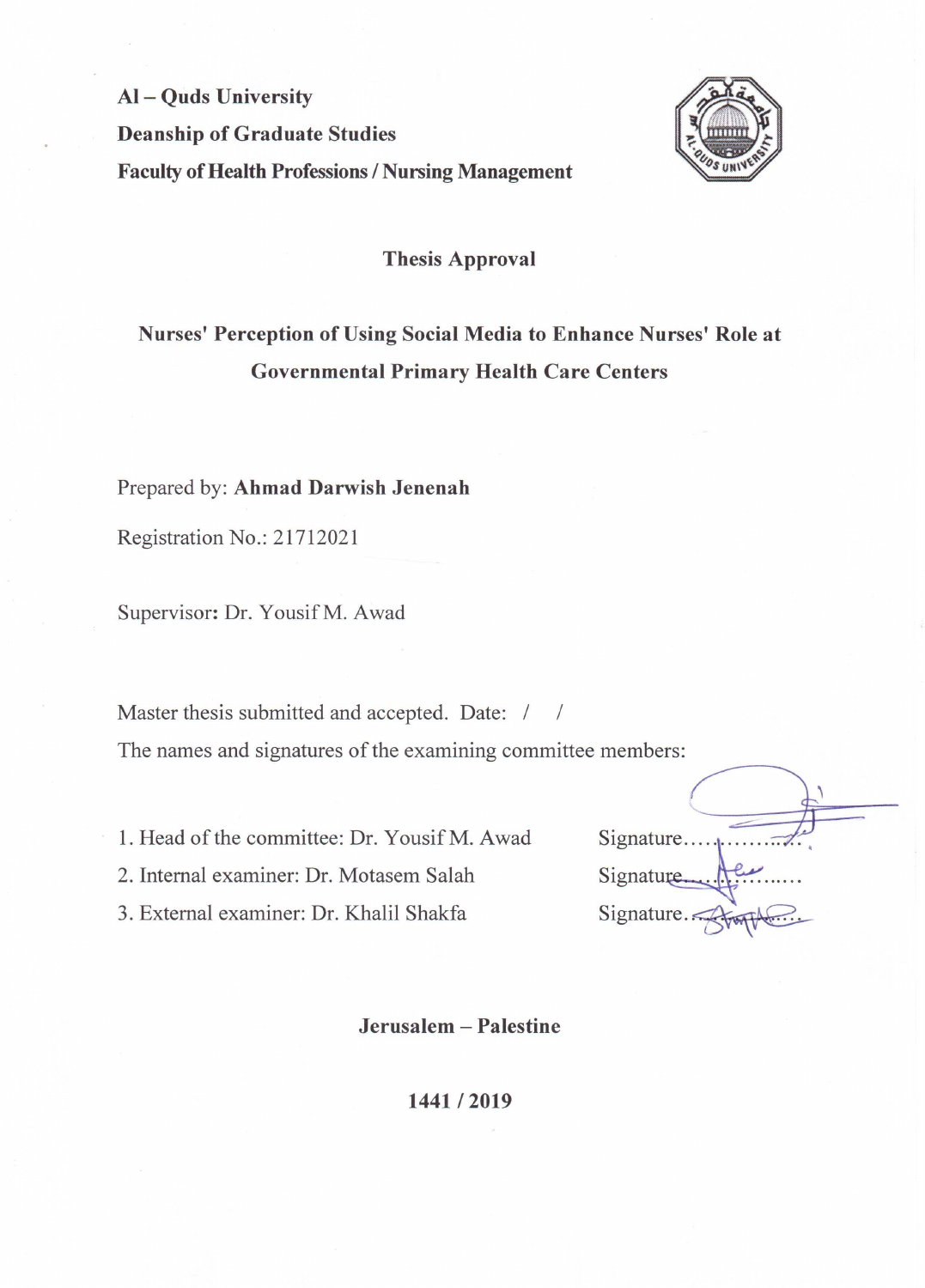#### <span id="page-3-0"></span>**Dedication**

#### **This thesis is dedicated**

To the great father who devoted this life for me.

To the soul of my deceased mother, so that this work can be learned as a running charity for her pure spirit.

To my beloved wife, who is beside me in every moment and

To my children who are the pleasure of my life.

To my brothers, my sisters and my family,

To my friends and colleagues and of course

To all my relatives who encouraged me to complete this work.

To all Palestinian people especially for martyrs who

sacrificed their lives for Palestine and Al-Aqsa.

Thank you and may Allah bless you

 **Ahmad Darwish Jenenah**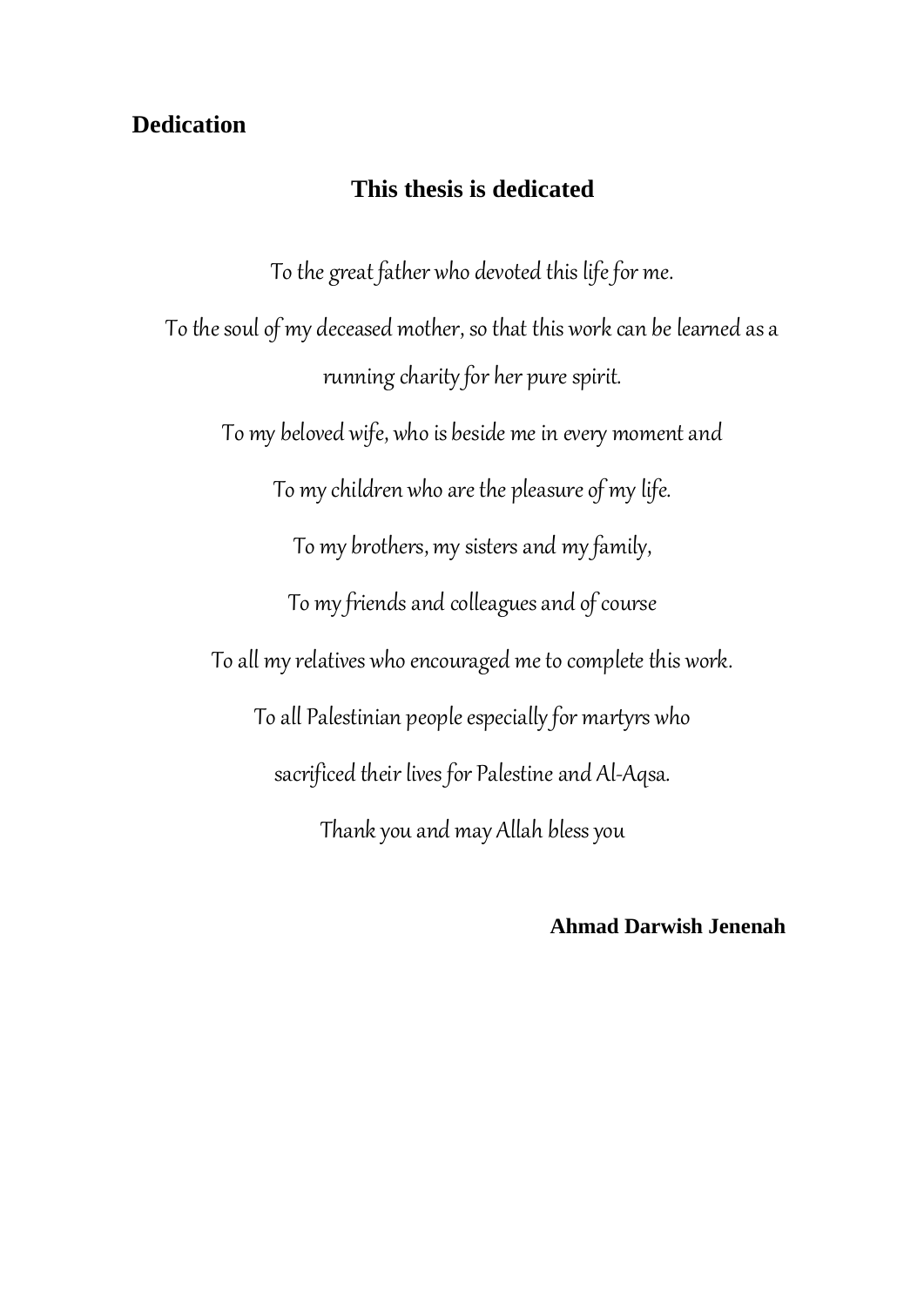#### <span id="page-4-0"></span>**Declaration**

The researcher certifies that this thesis has submitted for the degree of master and any of its parts has not been submitted for a higher degree to any other university or institution.

#### **Signature:**

Ahmad D. Jenenah

Date: / /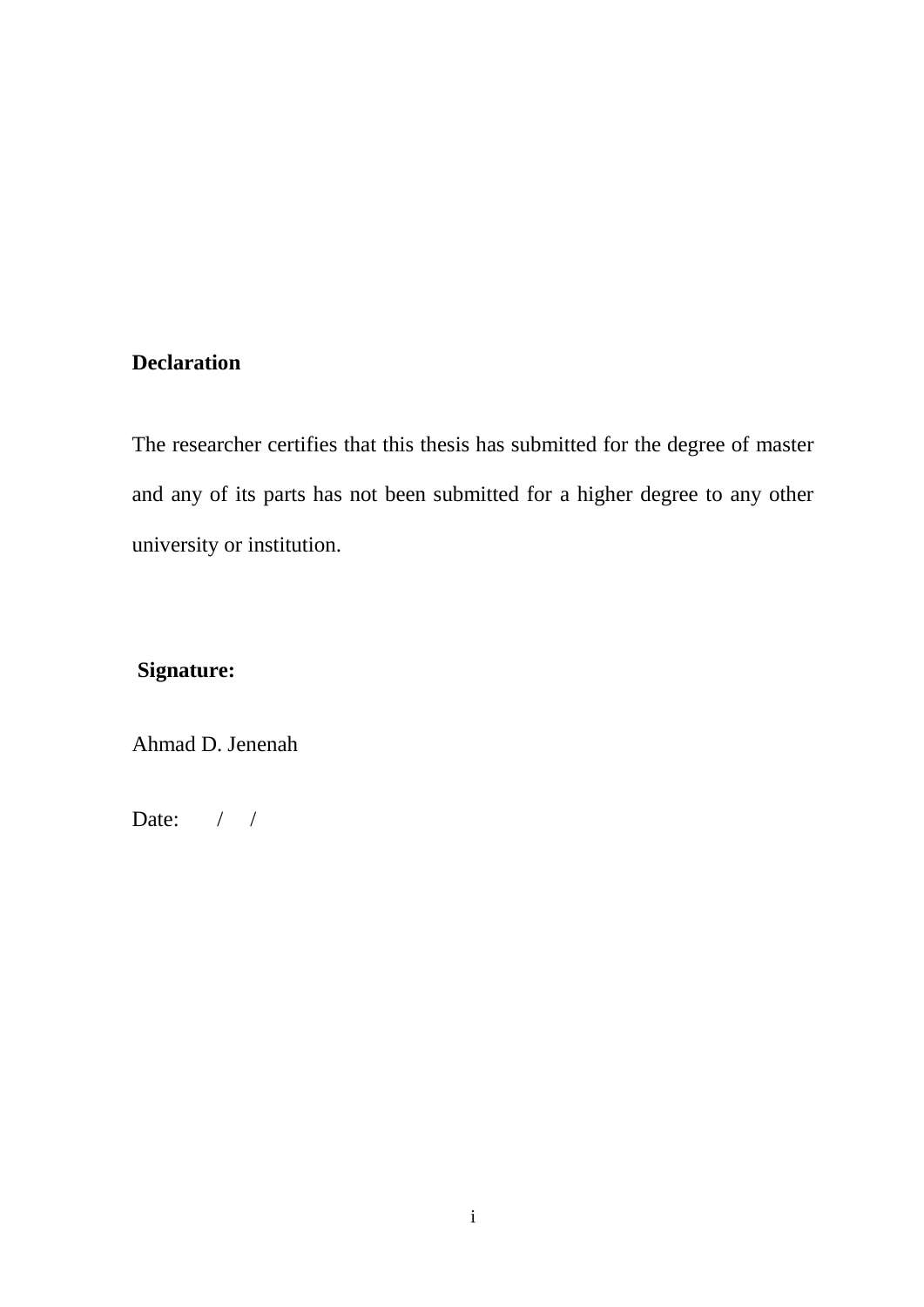#### <span id="page-5-0"></span>**Acknowledgment**

I thank Allah for helping me at all the moments and during all the study.

Thanks to all those who have helped me throughout the study in general and this thesis in particular.

I owe a great deal to my academic supervisor Dr. Yousif M. Awad for his patience, careful direction, and never-ending support.

Special thanks and respect to the academic and administrative staff in the Faculty of Health Professions at Al Quds University for their collaborations, supports, and assistance.

Special thanks to my teachers in the Faculty of Health Professions who give me the science and art of Nursing Management, Dr. Hamza M Abdeljawad, Dr. Moatasem Salah and Dr. Khalil Shakfa

Special thanks to health care providers within the Ministry of Health hospitals and Primary Health Care Centres, the atmosphere reigning within you have made my work enjoyable.

Special thanks to my parents, very deep and heartfelt appreciation for what you have done, to all relatives and friends.

Thanks to my dear wife, my children, with good hope for them forever.

Thanks to everyone who has participated in this study and to everyone who I not mention by name. Many thanks for the hidden hands that stand behind my work.

#### **Ahmad Darwish Jenenah**

ii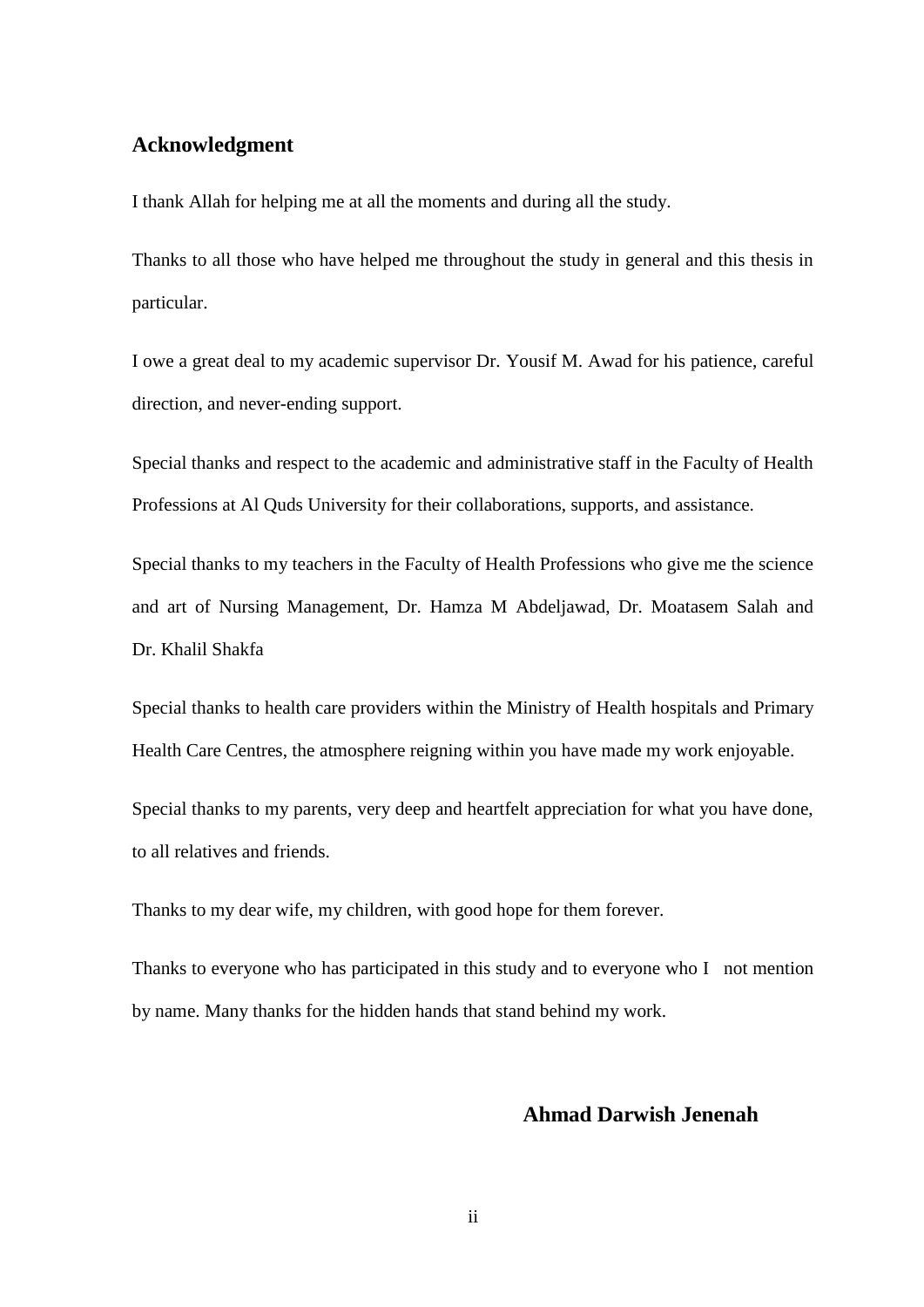#### <span id="page-6-0"></span>**Abstract**

The use of Social Media has been developing day by day in worldwide and healthcare is one of the important sectors that use SM to improve its services. The overall aim of this study is to assess the nurses' perceptions of use SM to enhance nurses' role health education and communication at governmental primary health care centers at Gaza governorates. The study design is a descriptive, analytical and cross-sectional. Study sample used census sampling. Selected all centers of level four and all nurses who are working in these centers, study population was 153 nurses with response rate of 91%; (139 nurses).

Data were collected by the self-administered questionnaire and developed this questionnaire by the researcher to reflect nurses' perceptions of use SM to enhance nurses' role. The questionnaire included: Personal data; information about the health center; the reality of employing SM and the Internet at work, the scale of nurse's perception of using SM in promoting nurses' role in health education and communication.

The study results indicate that most of the participants were female, representing 62.6% and 47.5% of participants between 31 to 40 years. According to academic qualifications, 48.9% of participants have had a 2 and 3 years diploma, while 44.6% have a bachelor's degree. Regarding nurses' specialty, most of the participants were general nursing about 76.3%; Midwifery 14.4% and dental nursing 9.4%. Most of the participants have experience in PHC less than 10 years about 54%. The current situation of using SM and internet at work, 71.2% of participants have email or an account on SM; about 51% of participants use SM and internet for work-related matters, about more half of the nurses, use SM and internet continuously at work, and 57.5% of participants said the nature of work in primary health care center requires using internet and 89% of nurses said that they share & follow SM pages and platforms of their health centers.

The administration's support of using SM in nursing services was moderate about 59.6%, the role of SM in developing the professional performance of nursing was high about 70.6%, SM contributes to increase health education among workers in PHC centers. In other words, the contribution of SM in increasing health education among health care workers was high about 76.4%, the role of SM in communication between nurses and nursing management was moderate about 64.8%, the role of SM in communication between nurses and co-workers was high about 73.0%, importance of SM for patients and reviewers, the study has found that there is a high importance of SM for patients and reviewers about 68.2%. The risk of using SM at PHC centers, participants mentioned there have few risks of using SM in PHC centers about 49.8%.

The researcher has recommended that using SM is very beneficial and supportive in health education and communication. So, work hard to employ SM to improve nursing roles according to the current possibilities and develop them later according to the available possibilities.

#### **Keywords: Social Media, Nurses, Primary health care, Health education.**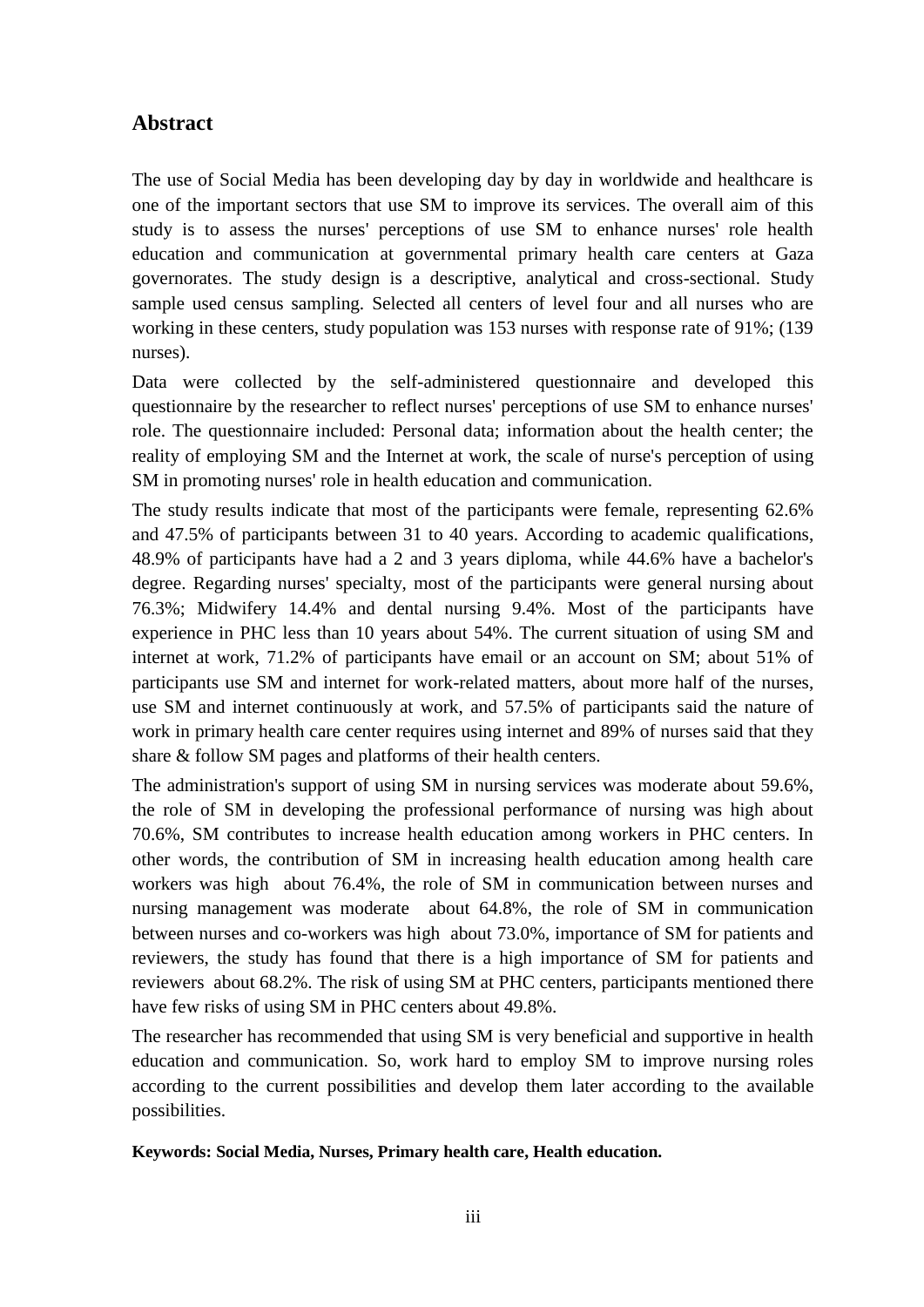#### <span id="page-7-0"></span>**Table of Contents**

| 1.1 |       |  |
|-----|-------|--|
| 1.2 |       |  |
| 1.3 |       |  |
| 1.4 |       |  |
|     | 1.4.1 |  |
|     | 1.4.2 |  |
| 1.5 |       |  |
|     | 1.5.1 |  |
|     | 1.5.2 |  |
|     | 1.5.3 |  |
| 1.6 |       |  |
|     |       |  |
|     |       |  |
|     |       |  |
|     | 2.1.1 |  |
|     | 2.1.2 |  |
|     | 2.1.3 |  |
|     |       |  |
| 2.2 |       |  |
|     | 2.2.1 |  |
|     | 2.2.2 |  |
|     | 2.2.3 |  |
|     | 2.2.4 |  |
|     | 2.2.5 |  |
|     |       |  |
|     |       |  |
|     | 2.2.6 |  |
|     | 2.2.7 |  |
|     | 2.2.8 |  |
|     | 2.2.9 |  |
|     |       |  |
|     |       |  |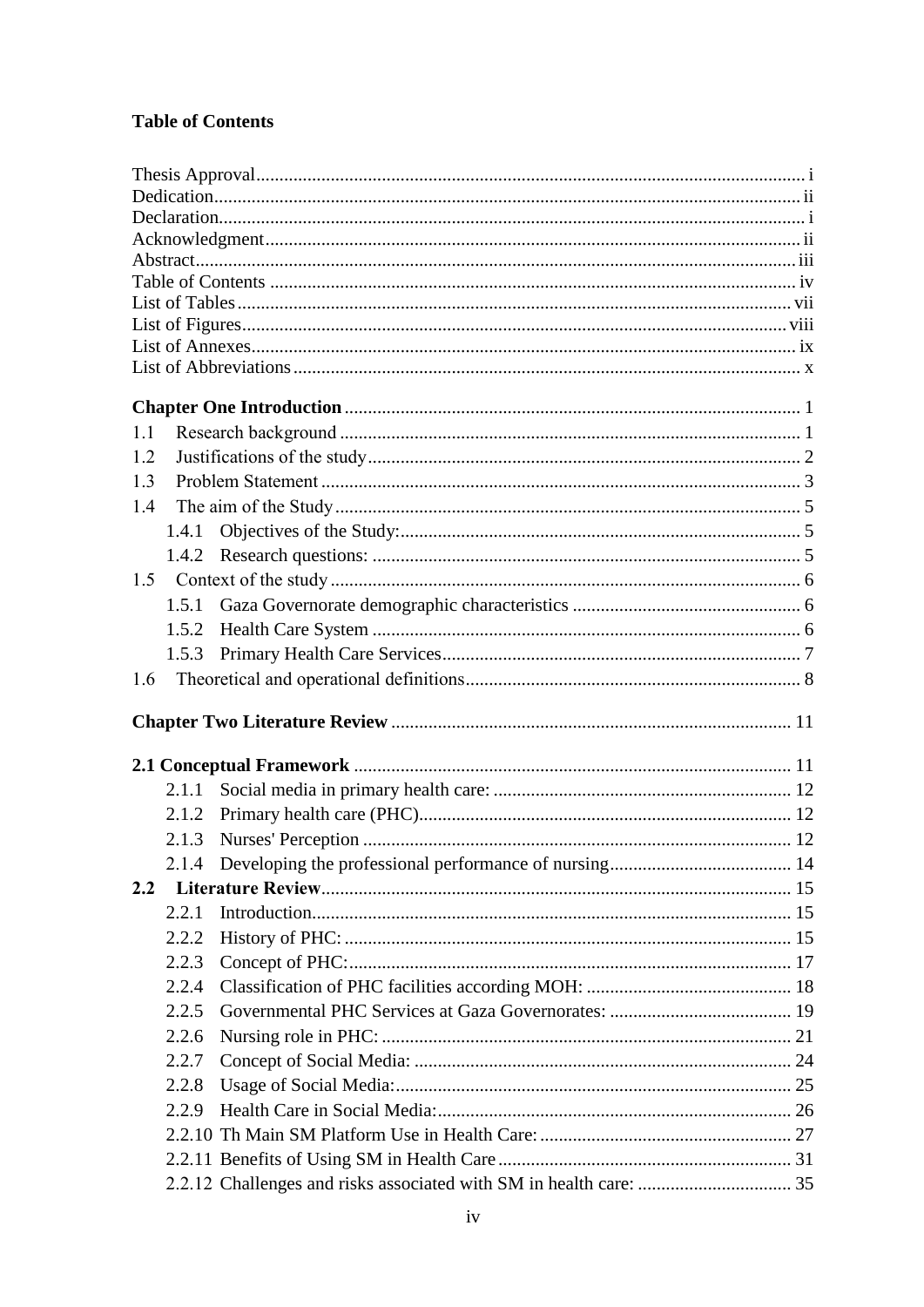| 3.1 |       |                                                                                    |  |
|-----|-------|------------------------------------------------------------------------------------|--|
| 3.2 |       |                                                                                    |  |
| 3.3 |       |                                                                                    |  |
| 3.4 |       |                                                                                    |  |
| 3.5 |       |                                                                                    |  |
| 3.6 |       |                                                                                    |  |
|     | 3.6.1 |                                                                                    |  |
|     | 3.6.2 |                                                                                    |  |
| 3.7 |       |                                                                                    |  |
| 3.8 |       |                                                                                    |  |
|     |       |                                                                                    |  |
| 3.9 |       |                                                                                    |  |
|     |       |                                                                                    |  |
|     |       |                                                                                    |  |
|     |       |                                                                                    |  |
|     |       |                                                                                    |  |
|     |       |                                                                                    |  |
|     |       |                                                                                    |  |
|     |       |                                                                                    |  |
|     |       |                                                                                    |  |
|     |       |                                                                                    |  |
|     |       |                                                                                    |  |
|     |       |                                                                                    |  |
|     |       |                                                                                    |  |
|     |       |                                                                                    |  |
|     |       |                                                                                    |  |
|     |       |                                                                                    |  |
| 4.1 |       |                                                                                    |  |
| 4.2 |       |                                                                                    |  |
| 4.3 |       | during working in PHCC The reality of nurses using SM and internet 49              |  |
| 4.4 |       | Nurses' perception of using SM to enhance nurses' role at governmental PHC centers |  |
|     |       |                                                                                    |  |
|     |       | 4.4.1 What is the current reality of the readiness of PHC centers from technical   |  |
|     |       |                                                                                    |  |
|     | 4.4.2 | The extent to which the administration supports the use of SM in PHCC in GS?       |  |
|     |       |                                                                                    |  |
|     | 4.4.3 | What is the role of SM in developing the professional performance of nursing       |  |
|     |       |                                                                                    |  |
|     | 4.4.4 | What is the role of SM in increasing health education for colleagues, patients,    |  |
|     |       |                                                                                    |  |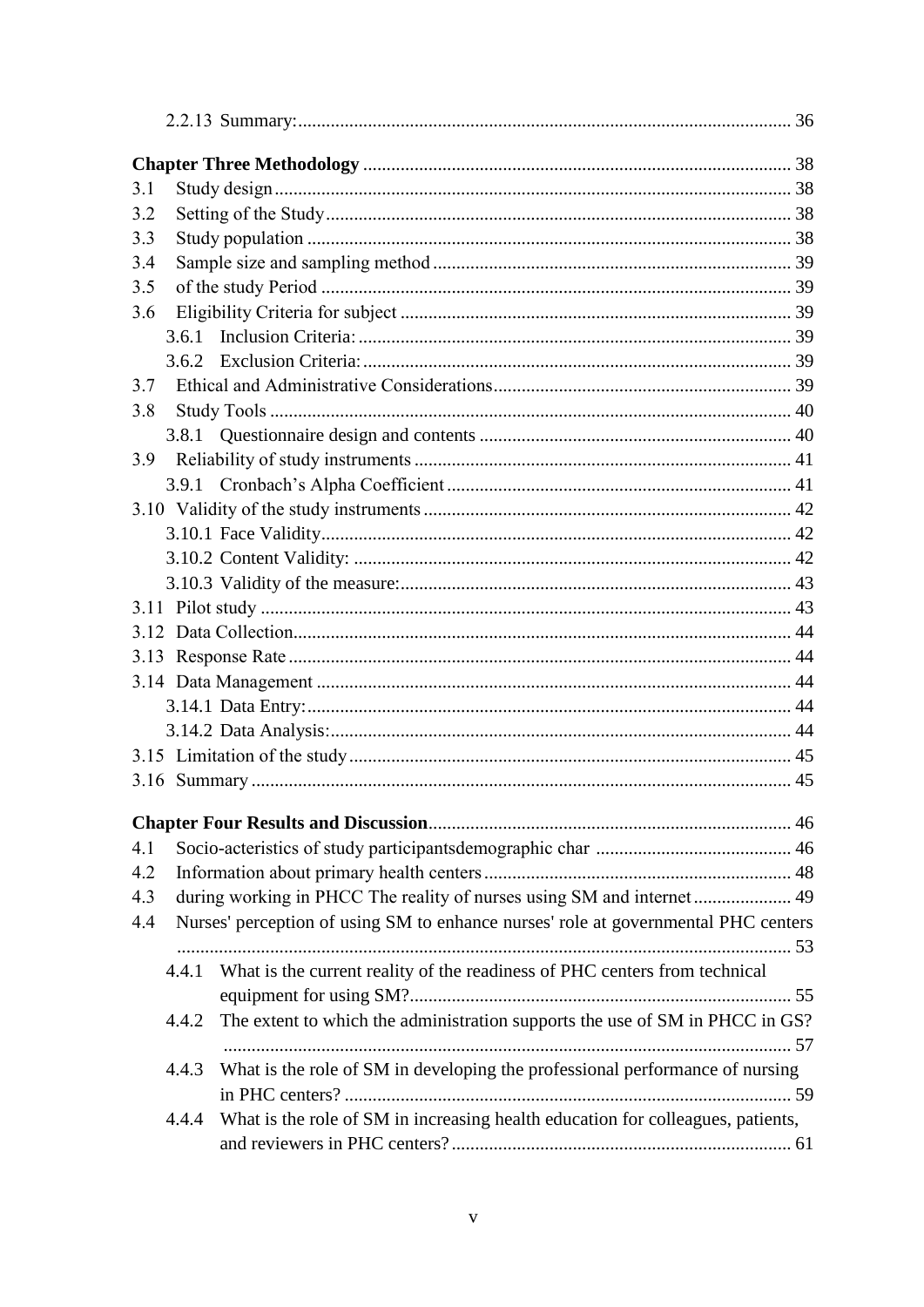|     | 4.4.5 | Can SM be used as an active line of communication between nurses and                  |
|-----|-------|---------------------------------------------------------------------------------------|
|     |       |                                                                                       |
|     | 4.4.6 | Can SM promote communication between nurses and co-workers in PHCC in                 |
|     |       |                                                                                       |
|     | 4.4.7 |                                                                                       |
|     | 4.4.8 |                                                                                       |
|     | 4.4.9 | Is there a relationship between nurses' perception of using SM to enhance             |
|     |       | nurses' role in governmental PHC centers and socio-demographic variables? 72          |
| 4.5 |       |                                                                                       |
|     |       | 4.5.1 What are the factors that help to employ SM enhancing the role of nurses in     |
|     |       |                                                                                       |
|     |       | 4.5.2 What are the factors that barrier the use of SM in enhancing the role of nurses |
|     |       |                                                                                       |
|     |       |                                                                                       |
| 5.1 |       |                                                                                       |
| 5.2 |       |                                                                                       |
| 5.3 |       |                                                                                       |
|     |       |                                                                                       |
|     |       |                                                                                       |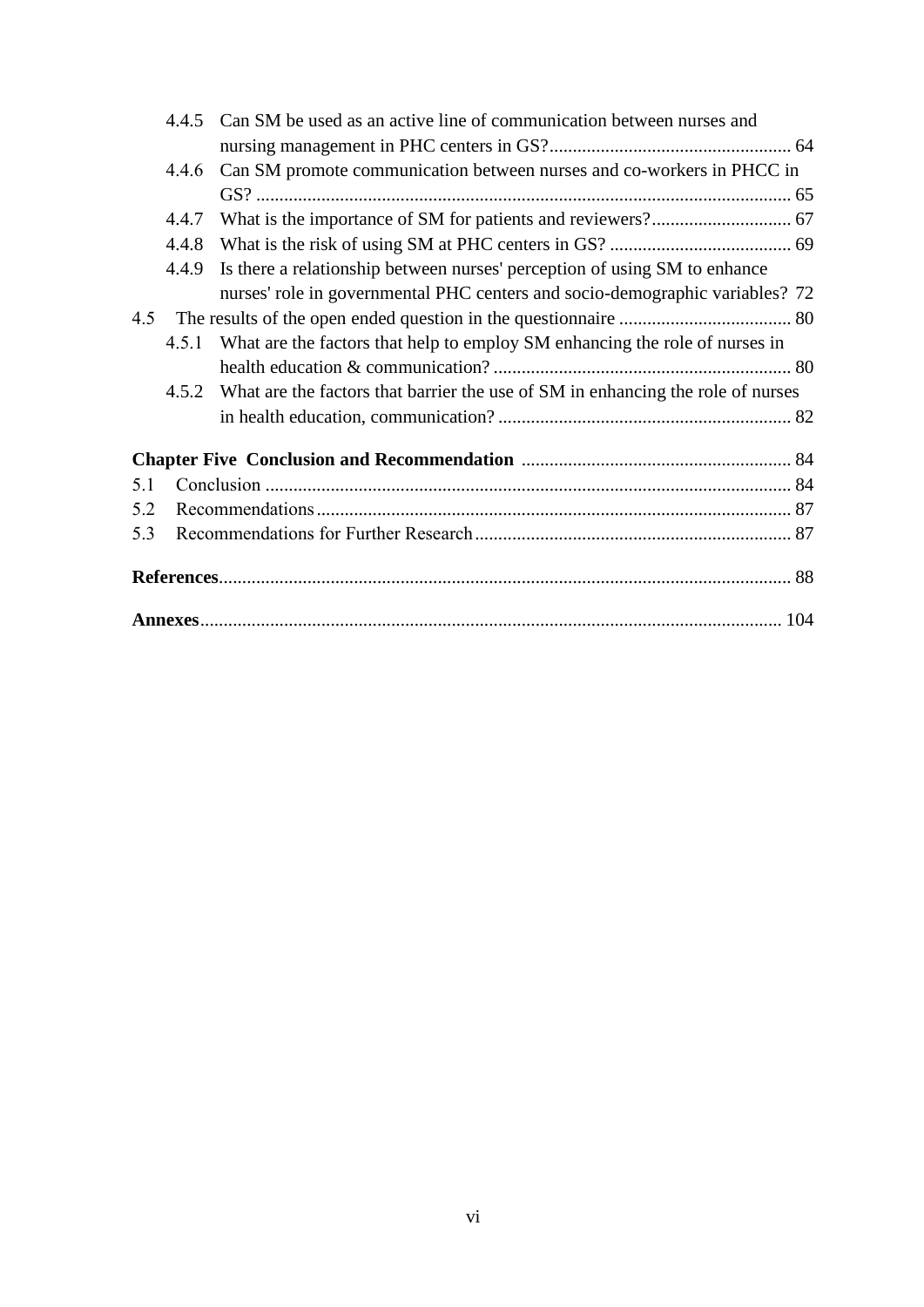#### <span id="page-10-0"></span>**List of Tables**

| <b>Table (3.1):</b> Cronbach's Coefficient Alpha for reliability $(C\alpha)$ for all domains  42 |  |
|--------------------------------------------------------------------------------------------------|--|
|                                                                                                  |  |
| Table (4.1): Distribution of study participants by socio-demographic characteristics (n=         |  |
|                                                                                                  |  |
|                                                                                                  |  |
| Table (4.3): Reality of nurses using SM and internet during work in PHCC 50                      |  |
| Table (4.4): Nurses' perception of using SM to enhance nurses' role at governmental PHC          |  |
|                                                                                                  |  |
|                                                                                                  |  |
| <b>Table (4.6):</b> Nurses' perception according to administration supports for the use of SM in |  |
|                                                                                                  |  |
| Table (4.7): Nurses' perception according to the role of SM in developing the professional       |  |
|                                                                                                  |  |
| Table (4.8): Nurses' perception according to the role of SM in health education  62              |  |
| Table (4.9): Nurses' perception according to the role of SM in communication between             |  |
|                                                                                                  |  |
| Table (4.10): Nurses' perception according to the role of SM in communication between            |  |
|                                                                                                  |  |
| Table (4.11): Nurses' perception according to the importance of SM for patients and              |  |
|                                                                                                  |  |
| <b>Table (4.12):</b> Nurses' perception according to the risks of using SM in PHC centers  70    |  |
| <b>Table (4.13):</b> Differences in nurses' perception of SM dimensions by gender $(n=139)$ 72   |  |
| <b>Table (4.14):</b> Differences in Nurses' perception of SM dimensions according to age group   |  |
|                                                                                                  |  |
| Table (4.15): Differences in Nurses' perception of SM dimensions according to an                 |  |
|                                                                                                  |  |
| Table (4.16): Differences in Nurses' perception of SM dimensions according marital status        |  |
|                                                                                                  |  |
| Table (4.17): Differences in Nurses' perception of SM dimensions according to the place          |  |
|                                                                                                  |  |
| Table (4.18): Differences in Nurses' perception of SM dimensions according to nurse              |  |
|                                                                                                  |  |
| Table (4.19): Differences in Nurses' perception of SM dimension according to experience          |  |
|                                                                                                  |  |
| Table (4.20): Emptying the responses of primary care nurses for the open question: What          |  |
| are the factors that help to employ SM enhancing the role of nurses in health                    |  |
|                                                                                                  |  |
| Table (4.21): Emptying the responses of primary care nurses for the open question: What          |  |
| are the factors that barrier the use of SM in enhancing the role of nurses in                    |  |
|                                                                                                  |  |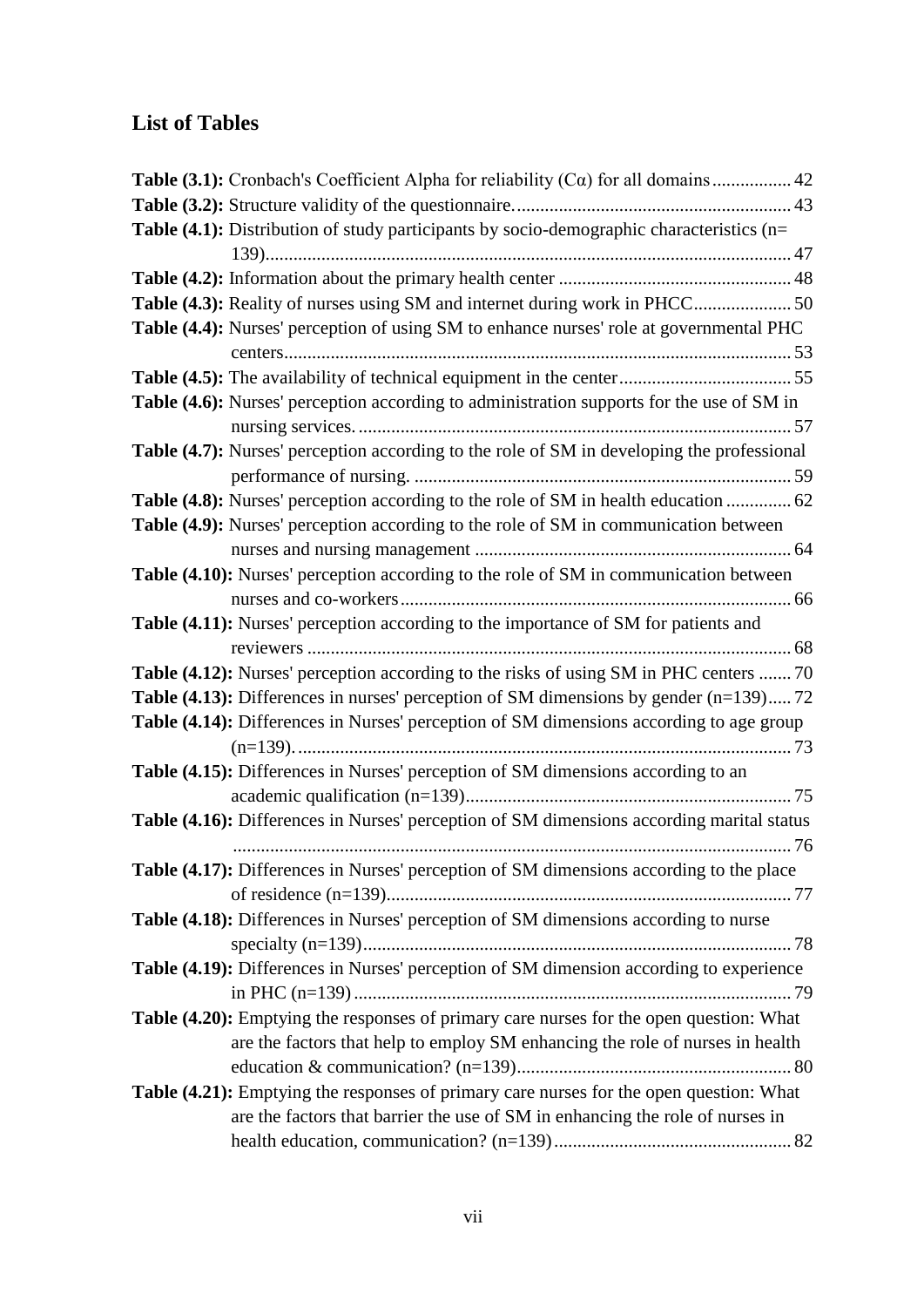#### <span id="page-11-0"></span>**List of Figures**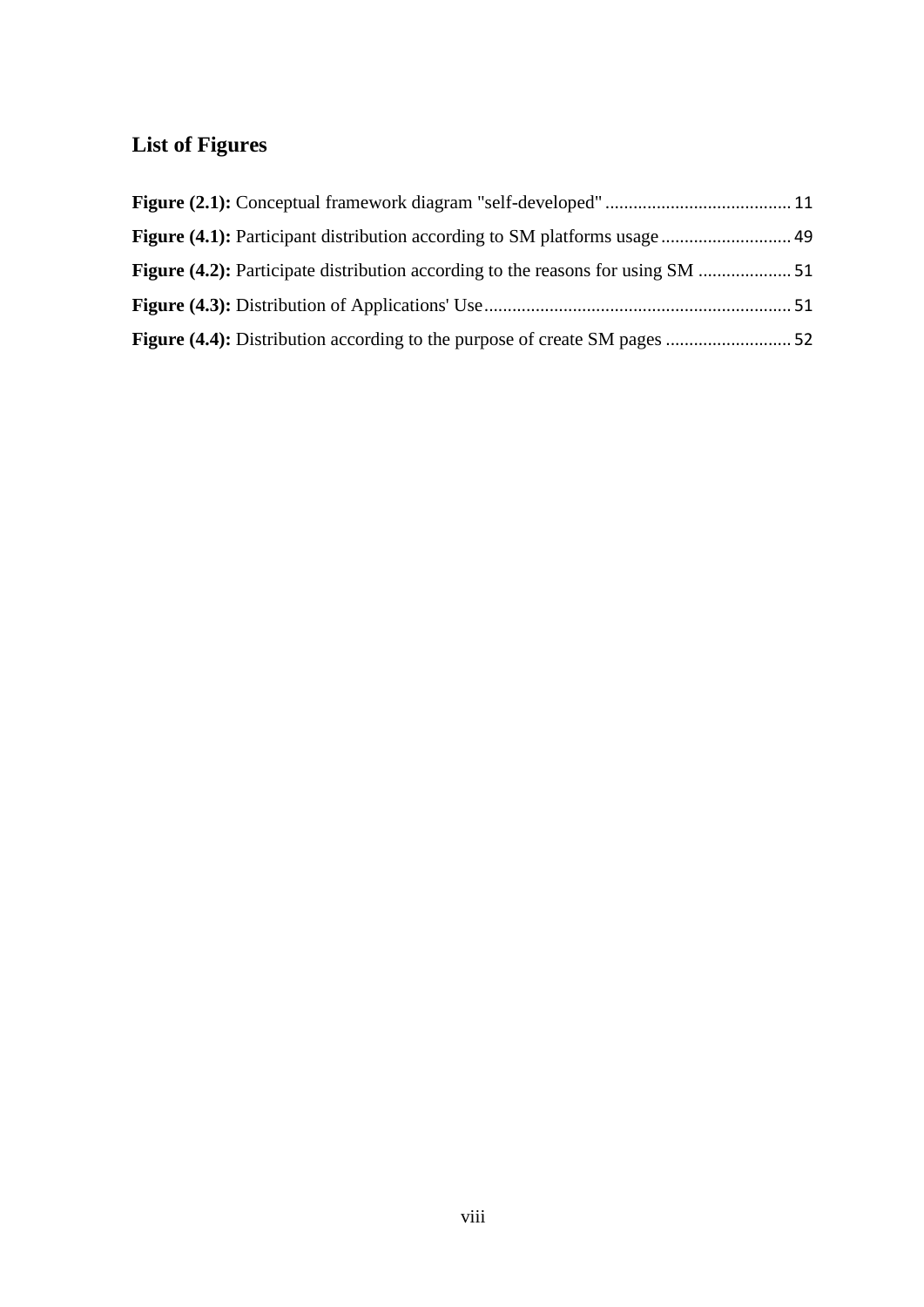#### <span id="page-12-0"></span>**List of Annexes**

| <b>Annex (9)</b> Internal validity of the field (Correlation coefficient between each item in the |  |
|---------------------------------------------------------------------------------------------------|--|
|                                                                                                   |  |
|                                                                                                   |  |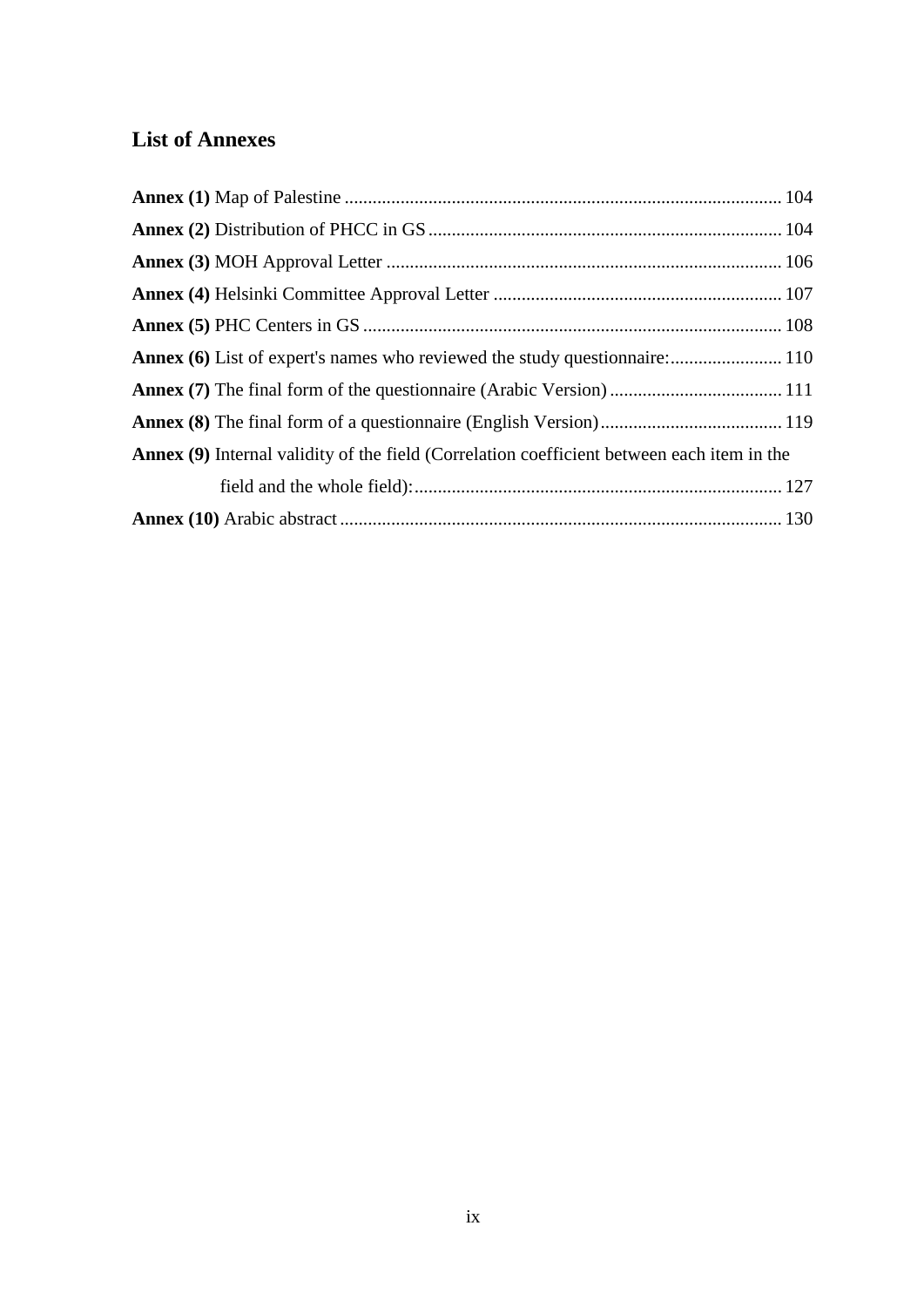#### <span id="page-13-0"></span>**List of Abbreviations**

| AMI           | <b>Acute Myocardial Infarction</b>                |
|---------------|---------------------------------------------------|
| <b>CDC</b>    | <b>Centers for Disease Control and Prevention</b> |
| <b>CHP</b>    | Community health programs                         |
| GG            | <b>Gaza Governorates</b>                          |
| <b>GS</b>     | Gaza Strip                                        |
| <b>HIT</b>    | <b>Health Information Technology</b>              |
| <b>ICT</b>    | <b>Information and Communications Technology</b>  |
| <b>MCH</b>    | Maternal and Child Health                         |
| <b>MOH</b>    | Ministry of Health                                |
| <b>NCDs</b>   | <b>Non-Communicable Diseases</b>                  |
| <b>NCSBN</b>  | National Council of State Boards of Nursing       |
| <b>NGOs</b>   | Non-Governmental Organizations                    |
| <b>PCBS</b>   | <b>Palestinian Central Bureau of Statistics</b>   |
| <b>PHC</b>    | Primary health care                               |
| <b>PHCAC</b>  | Primary Health Care Advisory Committee            |
| <b>PHCC</b>   | <b>Primary Health Care Centers</b>                |
| <b>PKU</b>    | Phenylketonuria                                   |
| <b>PNGO</b>   | Palestinian Non-Governmental Organizations        |
| <b>RII</b>    | Relative Importance Index                         |
| SD            | <b>Standard Deviations</b>                        |
| SM            | Social Media                                      |
| <b>SMS</b>    | short message service                             |
| <b>SPSS</b>   | <b>Statistical Package for Social Sciences</b>    |
| <b>TSH</b>    | <b>Thyroid Stimulating Hormone</b>                |
| <b>UNICEF</b> | United Nations Children's Emergency Fund          |
| <b>UNRWA</b>  | United Nations Relief and Works Agency            |
| <b>WHO</b>    | World Health Organization                         |
|               |                                                   |